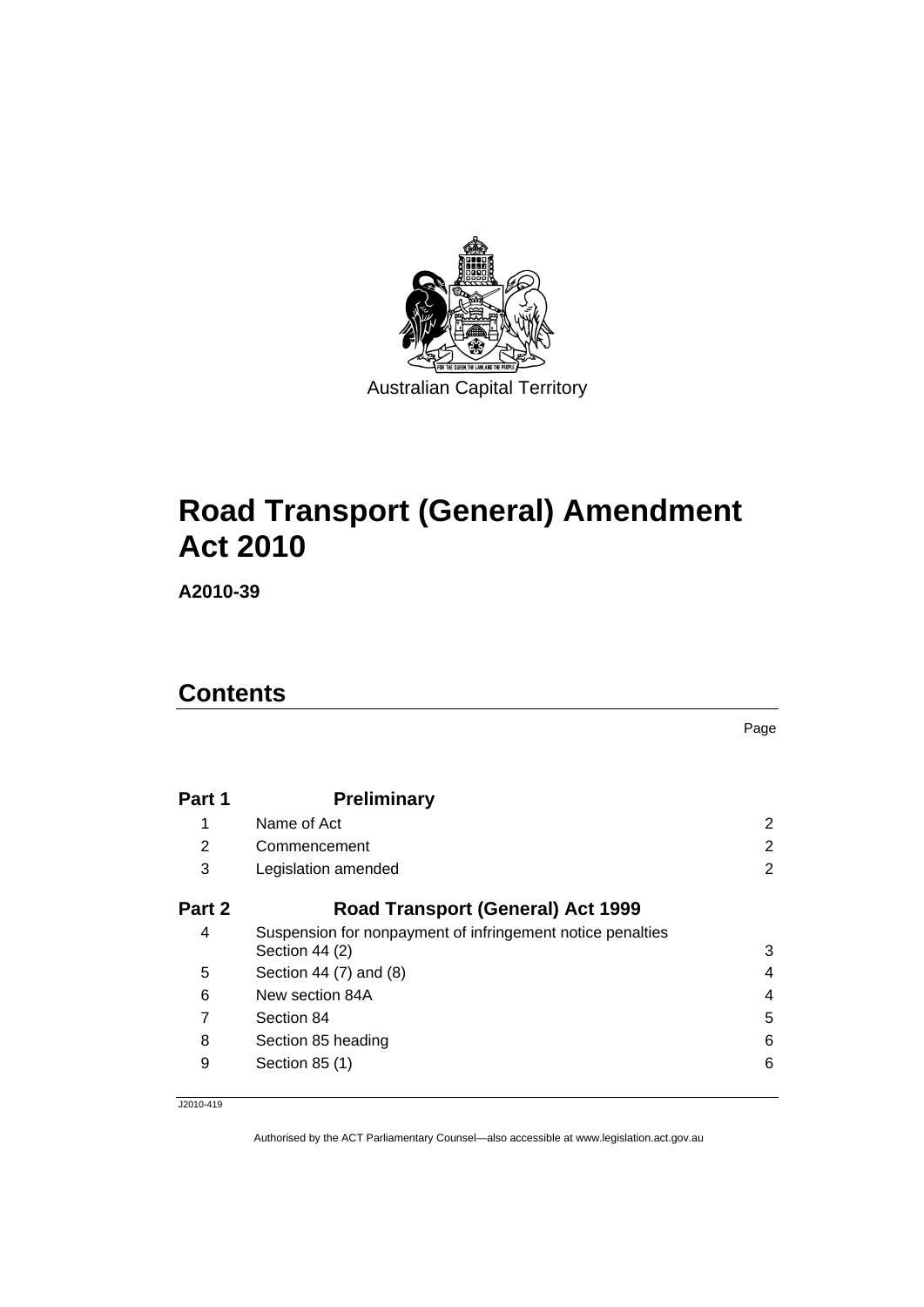|                                                               | Page |
|---------------------------------------------------------------|------|
| Revocation of suspension of driver licence, registration etc. |      |
| Section 86 (1)                                                |      |
| Dictionary, definition of revocation notice                   |      |
| <b>Road Transport (General) Regulation 2000</b>               |      |
| Section 9                                                     | 8    |
| Section 9A                                                    | 8    |
|                                                               |      |

contents 2 Road Transport (General) Amendment Act 2010

A2010-39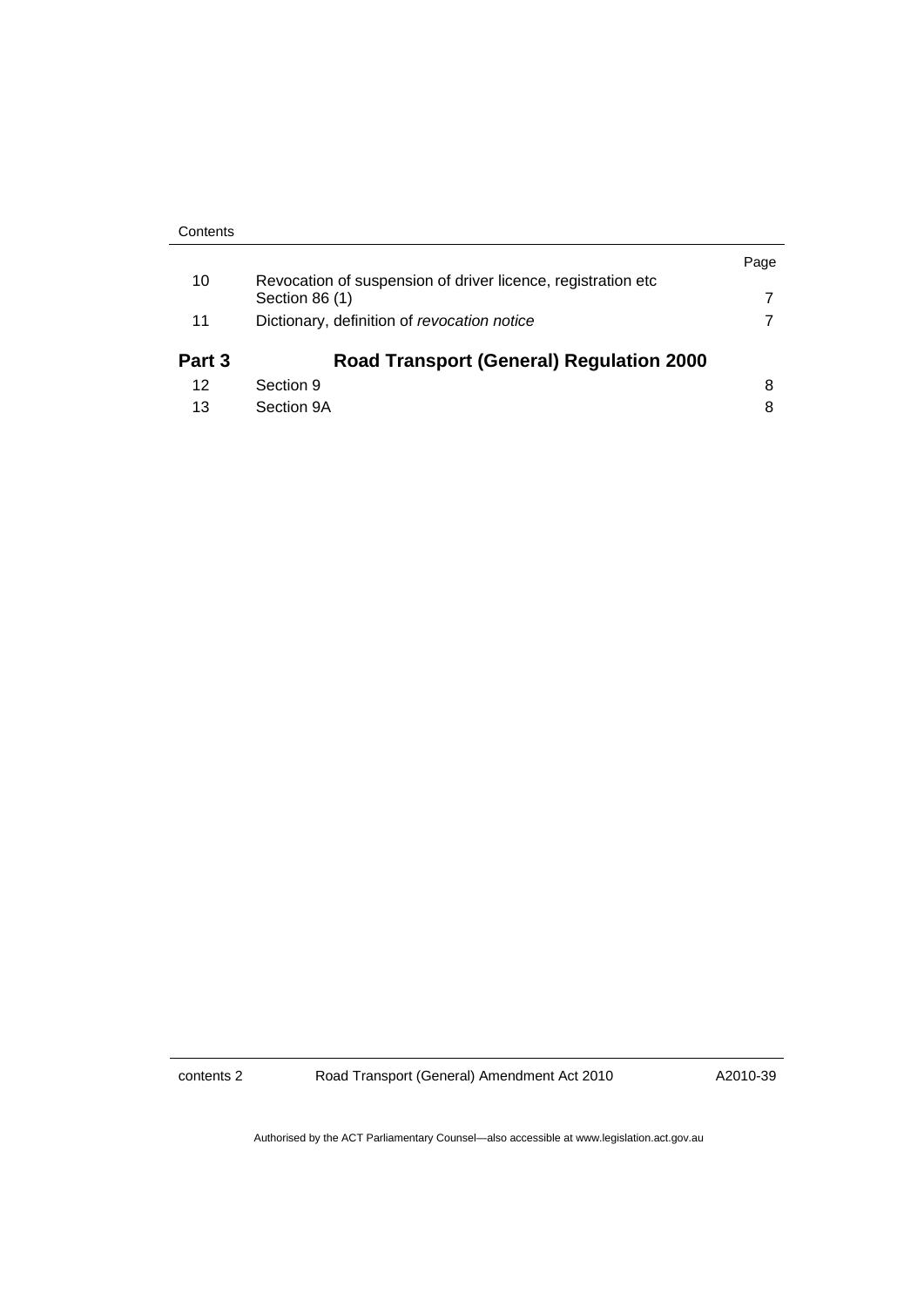<span id="page-2-0"></span>

# **Road Transport (General) Amendment Act 2010**

**A2010-39** 

l

An Act to amend the *Road Transport (General) Act 1999*, and for other purposes.

The Legislative Assembly for the Australian Capital Territory enacts as follows:

J2010-419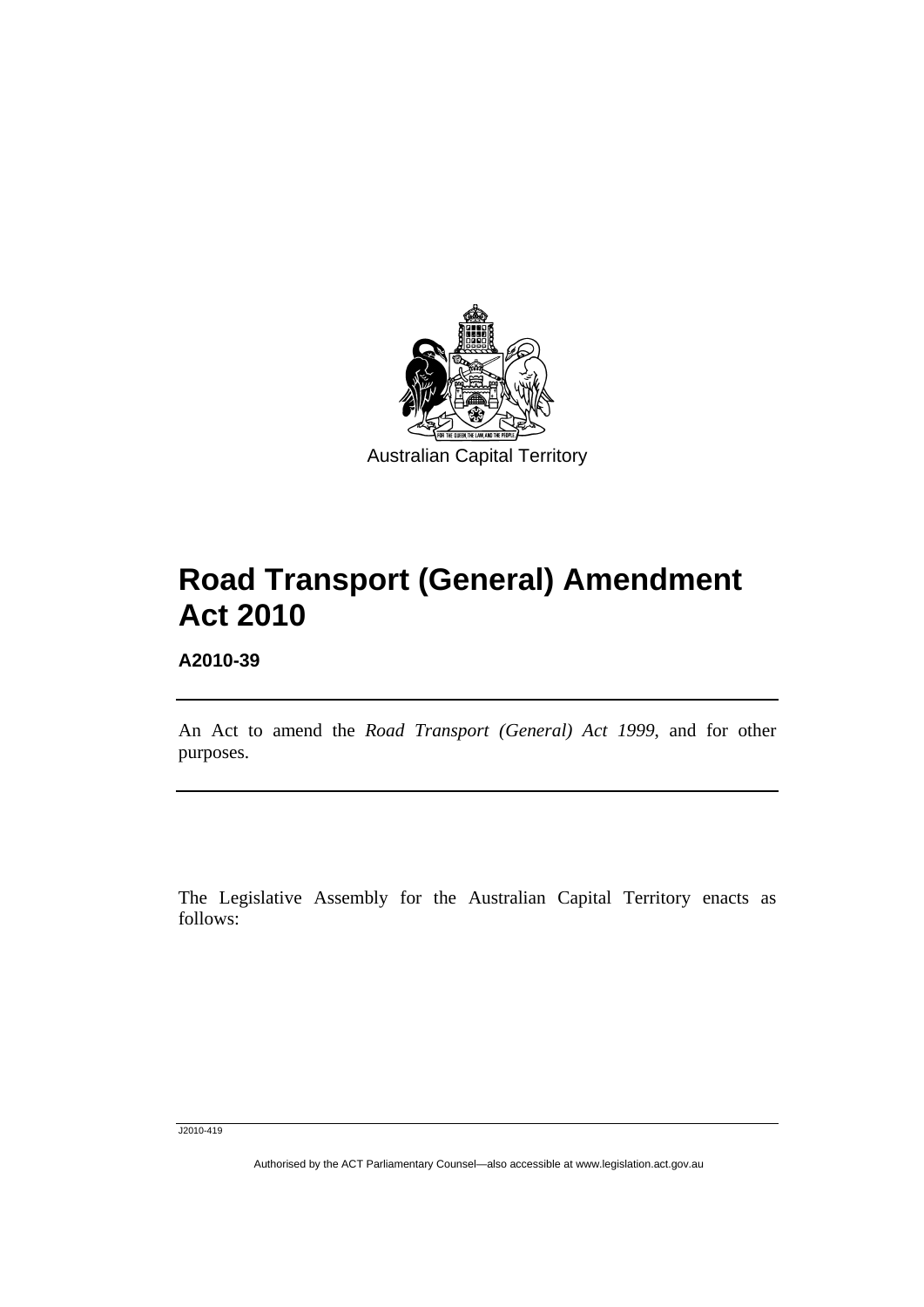#### <span id="page-3-0"></span>Part 1 **Preliminary**

Section 1

# **Part 1** Preliminary

#### **1 Name of Act**

This Act is the *Road Transport (General) Amendment Act 2010*.

## **2 Commencement**

This Act commences on a day fixed by the Minister by written notice.

- *Note 1* The naming and commencement provisions automatically commence on the notification day (see Legislation Act, s 75 (1)).
- *Note 2* A single day or time may be fixed, or different days or times may be fixed, for the commencement of different provisions (see Legislation Act, s 77 (1)).
- *Note 3* If a provision has not commenced within 6 months beginning on the notification day, it automatically commences on the first day after that period (see Legislation Act, s 79).

#### **3 Legislation amended**

This Act amends the *Road Transport (General) Act 1999* and the *Road Transport (General) Regulation 2000*.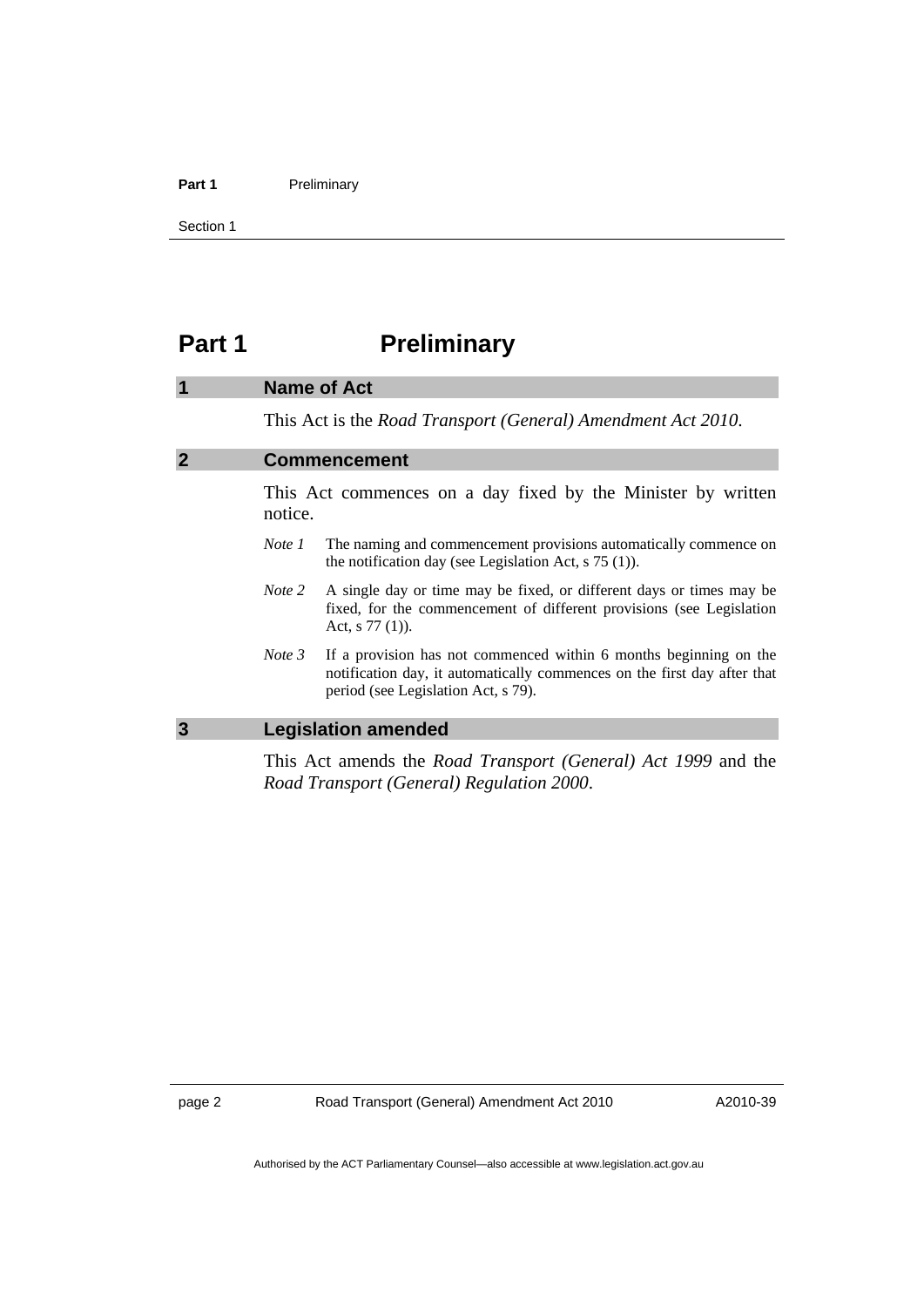# <span id="page-4-0"></span>**Part 2 Road Transport (General) Act 1999**

## **4 Suspension for nonpayment of infringement notice penalties Section 44 (2)**

*substitute* 

- (2) The road transport authority must—
	- (a) send the person a written notice (a *suspension notice*) that contains the information required by subsection (2A); and
	- (b) if the infringement notice penalty is not paid before the suspension date in the suspension notice—take action under subsection (3), (4) or (5) (the *suspension action*) on the suspension date.
- (2A) A suspension notice must state—
	- (a) particulars of the infringement notice and the reminder notice to which the suspension notice relates; and
	- (b) that if the person does not pay the infringement notice penalty by a stated date (the *suspension date*), the authority will take suspension action on the suspension date; and
	- (c) any information prescribed by regulation; and
	- (d) any other information that the road transport authority considers appropriate.
- (2B) However, the suspension date must not be earlier than 10 days after the day the suspension notice is sent to the person.

A2010-39

page 3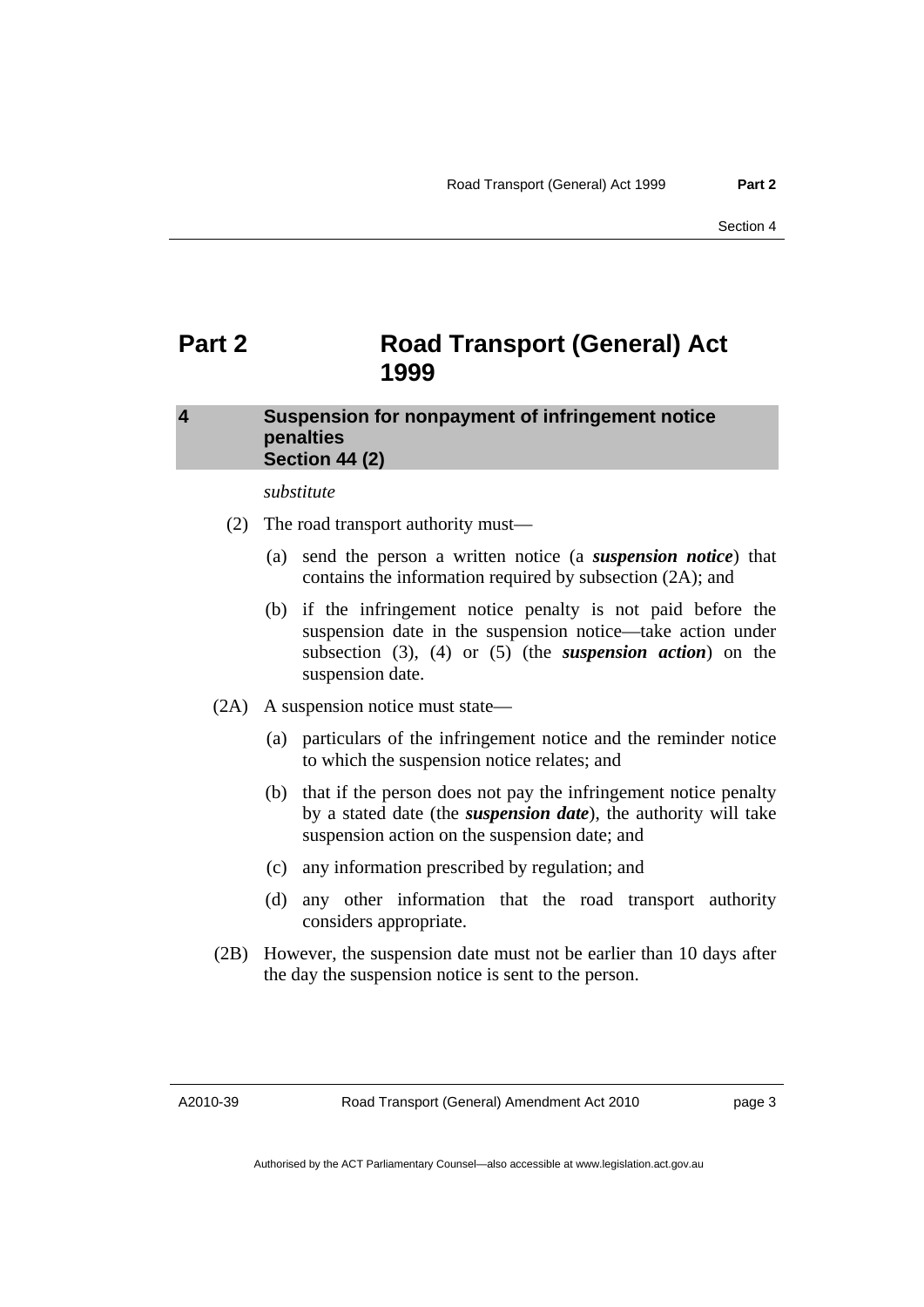# <span id="page-5-0"></span>**5 Section 44 (7) and (8)**

#### *substitute*

- (7) A suspension under this section takes effect on the suspension date.
- (8) If the road transport authority takes suspension action, the authority must send a suspension confirmation notice to the person that states—
	- (a) the suspension date; and
	- (b) the action that was taken on the suspension date; and
	- (c) any information prescribed by regulation; and
	- (d) any other information that the road transport authority considers appropriate.

#### **6 New section 84A**

*in part 6, before section 84, insert* 

#### **84A Meaning of** *revocation notice***—pt 6**

In this part:

*revocation notice* means a notice under the *Crimes (Sentence Administration) Act 2005*, section 116M (2) that—

- (a) an arrangement for the payment of an outstanding fine has been approved; or
- (b) an outstanding fine has been paid; or
- (c) a fine has been remitted; or
- (d) a person has completed serving a period of imprisonment in relation to an outstanding fine; or
- (e) the conviction or order that gave rise to a person's liability to pay a fine has been quashed or set aside.

page 4 Road Transport (General) Amendment Act 2010

Authorised by the ACT Parliamentary Counsel—also accessible at www.legislation.act.gov.au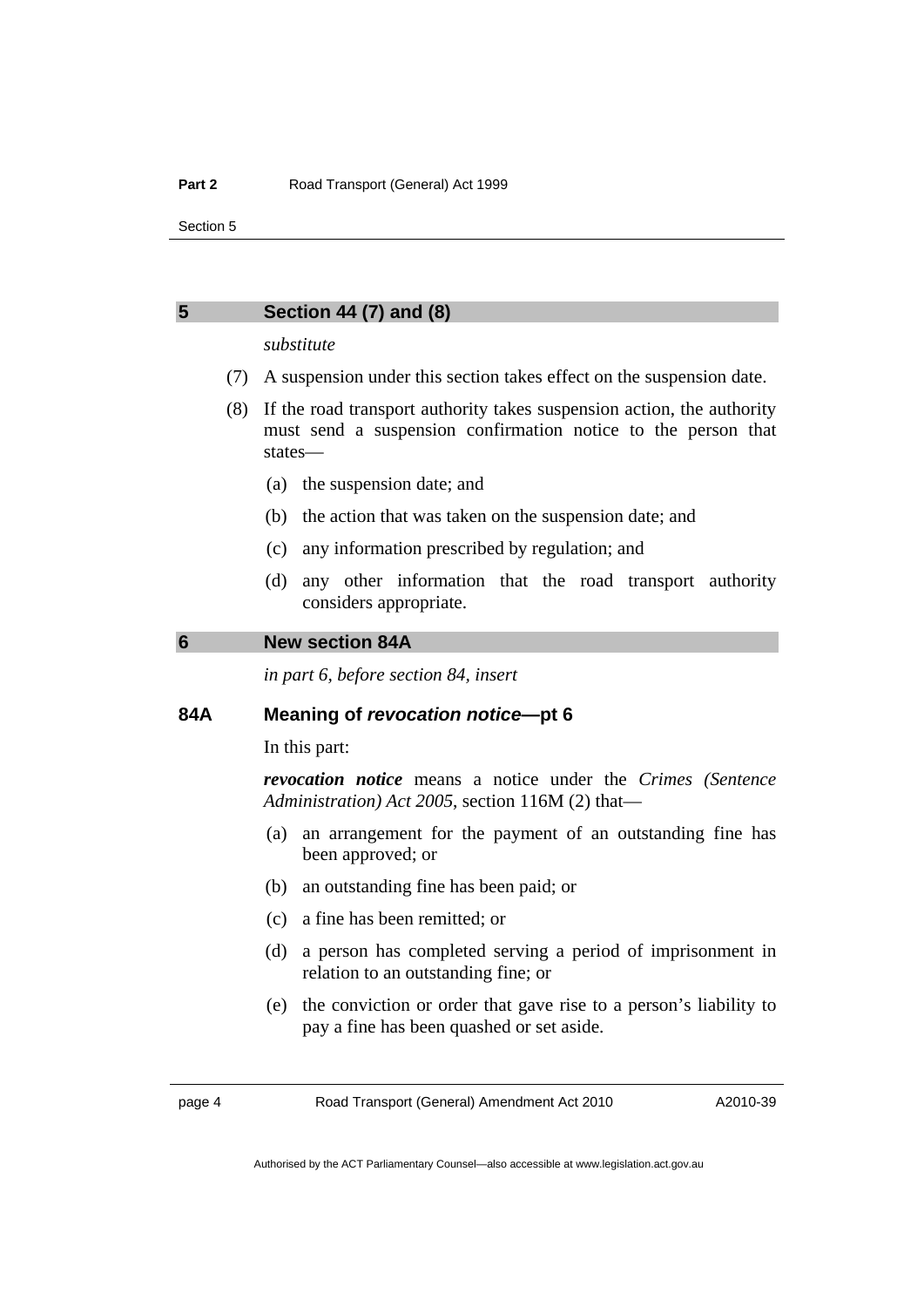*substitute* 

#### <span id="page-6-0"></span>**84 Suspension of driver licence, registration etc for default of court imposed fine**

- (1) This section applies if the road transport authority is notified under the *Crimes (Sentence Administration) Act 2005*, section 116M (1) that a person has defaulted in payment of an outstanding fine.
	- *Note* The *Crimes (Sentence Administration) Act 2005*, s 116M (1) requires the chief executive mentioned in that Act to notify the road transport authority if a person has defaulted on a court imposed fine.
- (2) The road transport authority must—
	- (a) send the person a written notice (a *fine enforcement notice*) that contains the information required by subsection (3); and
	- (b) if the outstanding fine is not paid before the enforcement date in the fine enforcement notice—take action under subsection (5) (the *fine enforcement action*) on the enforcement date.
- (3) A fine enforcement notice must state—
	- (a) particulars of the default notice and the reminder notice for the outstanding fine to which the fine enforcement notice relates; and
		- *Note* The *Crimes (Sentence Administration) Act 2005*, deals with default notices (see s 116H (1)) and reminder notices (see s 116J (1)).
	- (b) that if the person does not pay the outstanding fine by a stated date (the *enforcement date*), the authority will take fine enforcement action on the enforcement date; and
	- (c) any information prescribed by regulation; and

A2010-39

page 5

Authorised by the ACT Parliamentary Counsel—also accessible at www.legislation.act.gov.au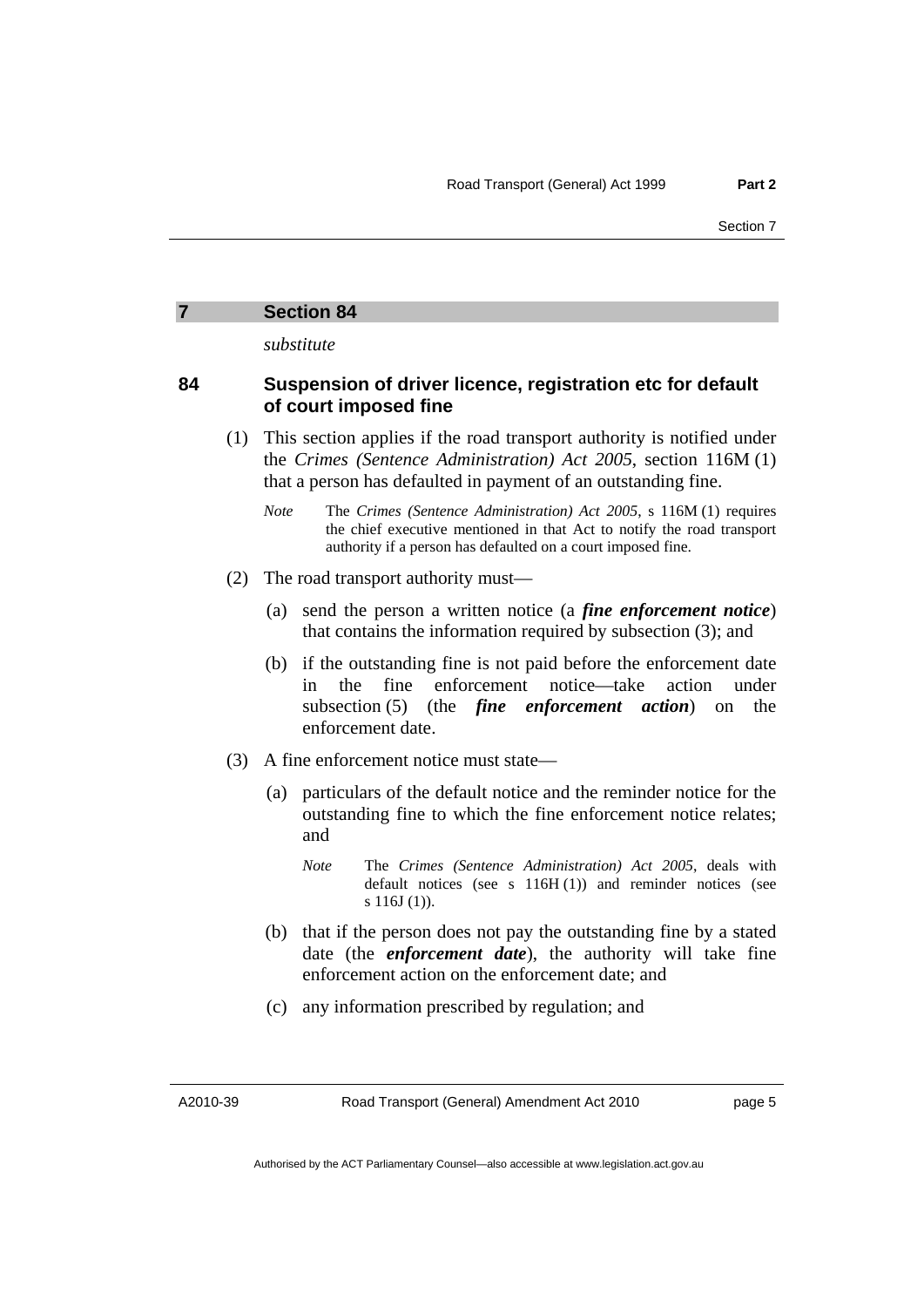- <span id="page-7-0"></span> (d) any other information that the road transport authority considers appropriate.
- (4) However, the enforcement date must not be earlier than 10 days after the day the fine enforcement notice is sent to the person.
- (5) If the road transport authority is required to take fine enforcement action, the authority must—
	- (a) suspend the person's driver licence; or
	- (b) if the person is not the holder of a driver licence but is the sole registered operator of—
		- (i) 1 motor vehicle—suspend the registration of the vehicle; or
		- (ii) 2 or more motor vehicles—suspend the registration of 1 vehicle for each outstanding fine, starting with the vehicle with the shortest period of registration left; or
	- (c) if the person is not the holder of a driver licence and is not the sole registered operator of a motor vehicle—disqualify the person from obtaining a driver licence.

#### **8 Section 85 heading**

*substitute* 

#### **85 Notification and duration of suspension of driver licence, registration etc**

#### **9 Section 85 (1)**

*substitute* 

 (1) Fine enforcement action under this part takes effect on the enforcement date stated in the notice sent to the person under section 84 (2).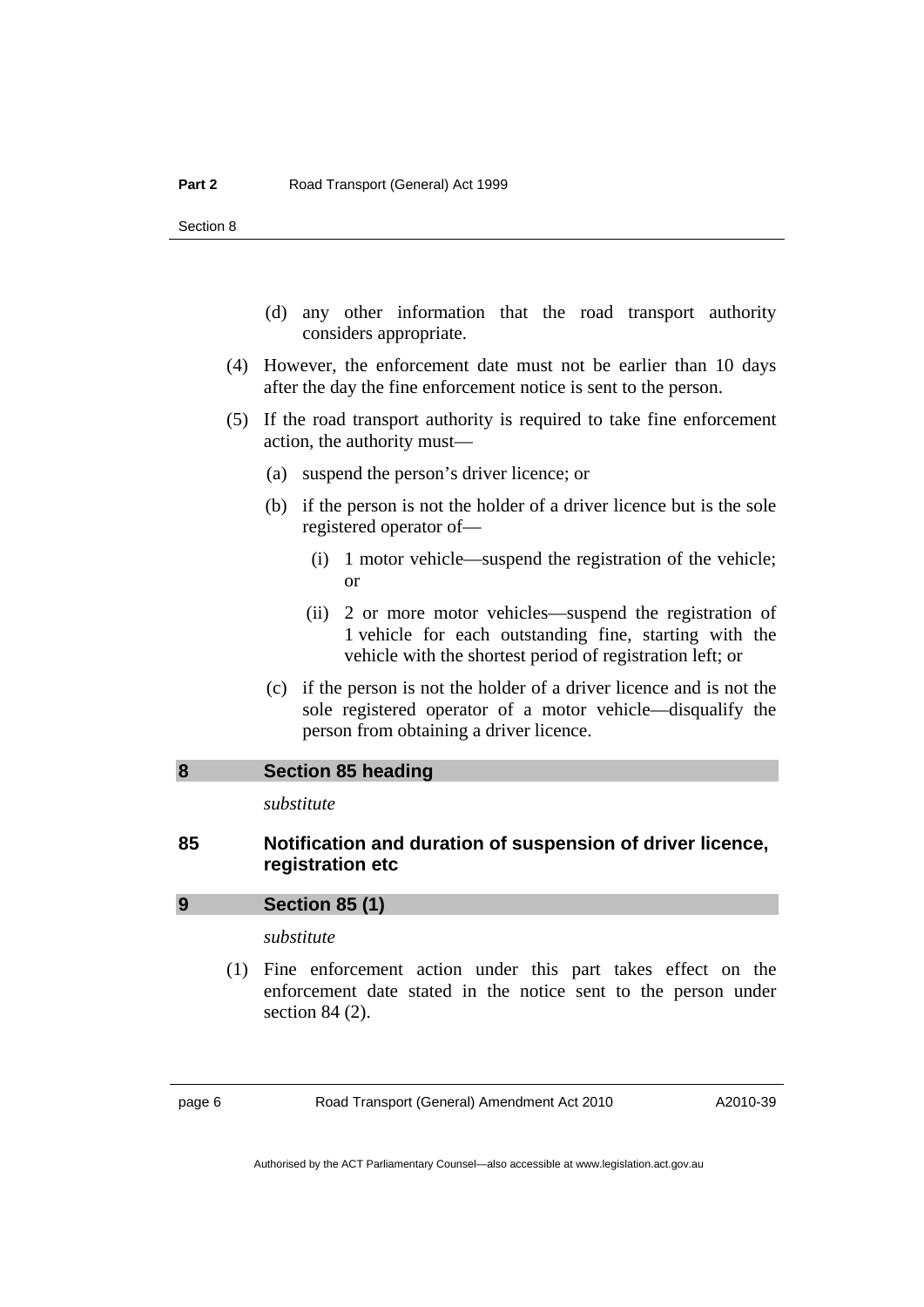- <span id="page-8-0"></span> (1A) If the road transport authority takes fine enforcement action under section 84 (5), the authority must send a fine enforcement confirmation notice to the person that states—
	- (a) the enforcement date; and
	- (b) the action that was taken on the enforcement date; and
	- (c) any information prescribed by regulation; and
	- (d) any other information that the road transport authority considers appropriate.

# **10 Revocation of suspension of driver licence, registration etc Section 86 (1)**

*omit* 

# **11 Dictionary, definition of** *revocation notice*

*substitute* 

*revocation notice*, for part 6 (Fine defaulters)—see section 84A.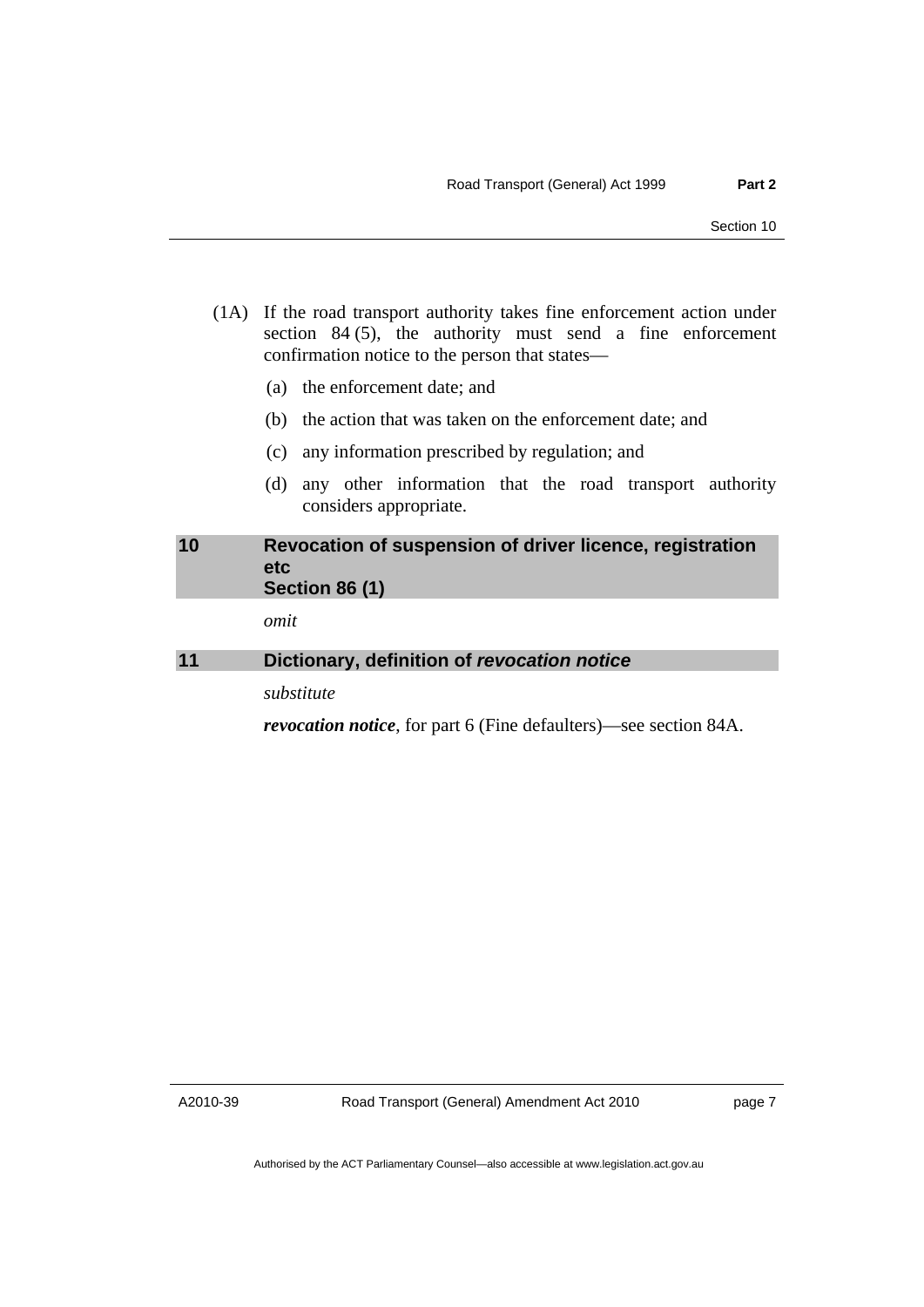# <span id="page-9-0"></span>**Part 3 Road Transport (General) Regulation 2000**

#### **12 Section 9**

*substitute* 

## **9 Content of suspension notice—Act, s 44 (2A) (c)**

The following information is prescribed for a suspension notice sent to a person:

- (a) the date of the notice;
- (b) the name and address of the person;
- (c) that the infringement notice penalty to which the notice relates has not been paid, and the notice has not been withdrawn;
- (d) that any suspension action takes effect on the suspension date and continues until the suspension is revoked under the Act, part 3.

### **13 Section 9A**

*substitute* 

## **9A Content of fine enforcement notice—Act, s 84 (3) (c)**

The following information is prescribed for a fine enforcement notice sent to a person:

- (a) the date of the notice;
- (b) the name and address of the person;
- (c) that the road transport authority has been notified that the person has defaulted in payment of an outstanding court imposed fine;

page 8 Road Transport (General) Amendment Act 2010